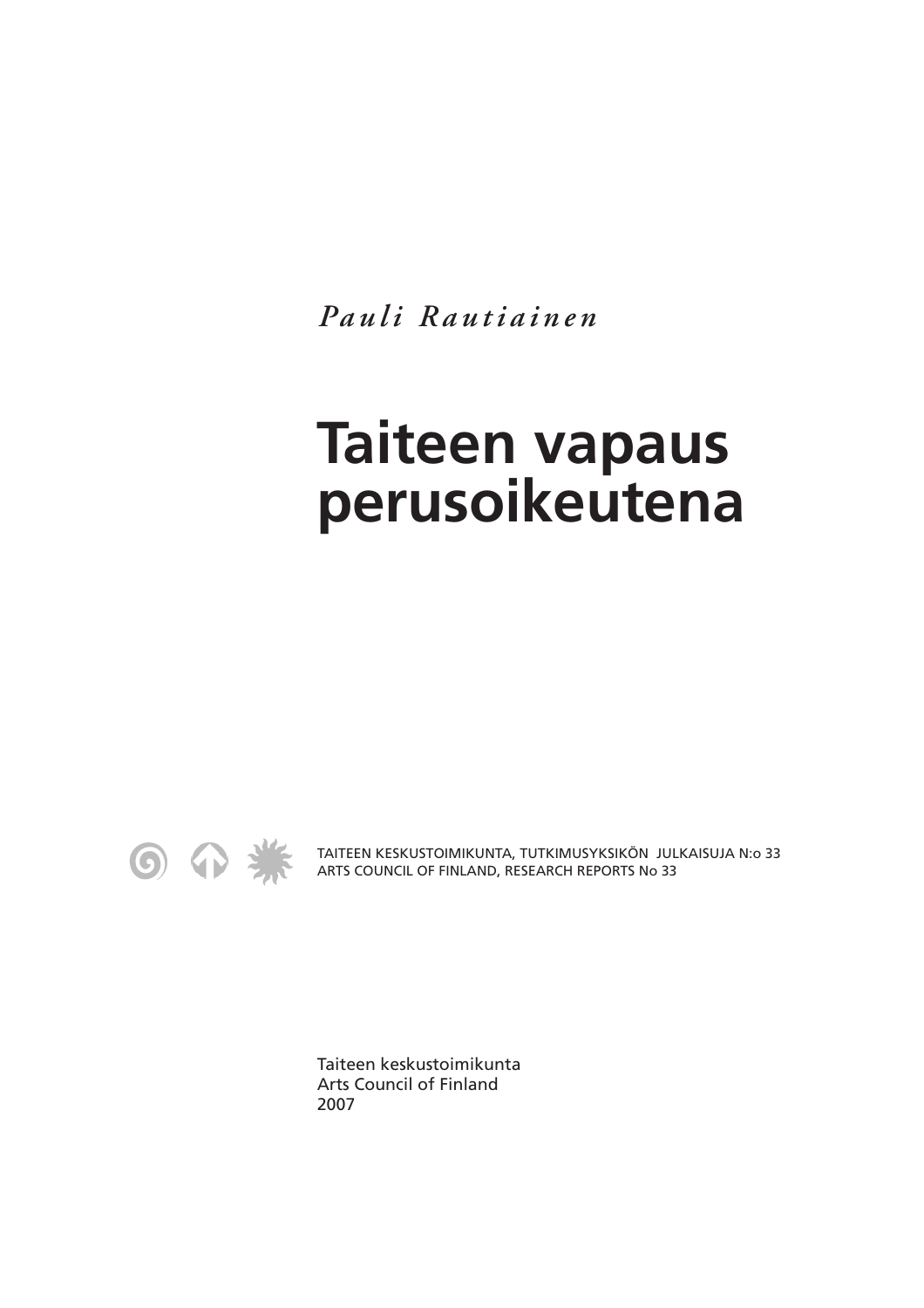© tekijä ja Taiteen keskustoimikunta 2007

Kansi: Kari Piippo Taitto: Jussi Hirvi

ISBN 978-952-5253-67-2 ISSN 1796-6612

Lönnberg Print Helsinki 2007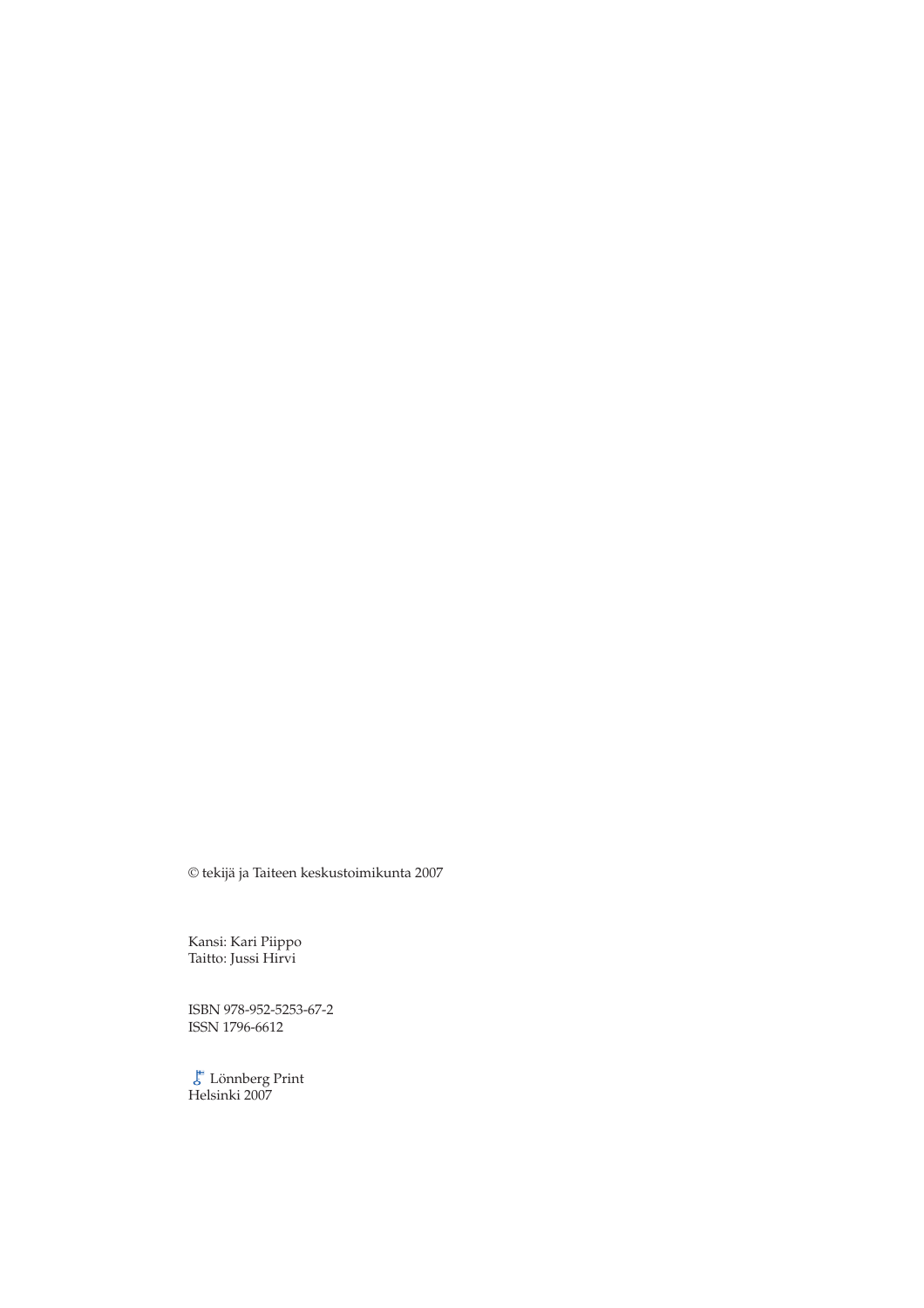## Research Reports Publication no. 34 Arts Council of Finland Helsinki 2007

Pauli Rautiainen

## *Freedom of the arts as a fundamental right under the Finnish constitution*

English Abstract

The purpose of this study is to explicate the actual interpretation to be given to the provision in the Finnish constitution stating: "*The freedom of art is guaranteed*" (article 16.3). The study deals with constitutional law. Methodologically it is based on legal dogmatics and comparative law. The Constitution of Finland dates from 1919. It was originally a typical constitution of a democratic state guaranteeing the protection of classic civil freedoms for the state's own citizens. In the 1990s the Constitution went through two large reforms. The first involved the system of fundamental rights in 1995. The rest of the Constitution was reformed in 1999. The reform of the system of fundamental rights was aimed at (1) extending the protection of fundamental rights to cover all persons within the jurisdiction of Finland; (2) including economic, social and cultural rights in the Constitution and (3) increasing the direct applicability of the fundamental rights.

The fundamental rights enumerated in the Constitution are binding on the use of all public power, including Parliament's legislative power. Parliament may not by ordinary law limit the key fundamental rights protected under the Constitution nor delegate essential regulatory power to the government or administration. The protected freedoms are directly applied rights to which every individual may appeal in case an authority or a civil servant attempts to limit his or her fundamental rights.

The 1995 reform added several totally new fundamental rights to the Constitution. One of these was the freedom of art. Article 16 paragraph 3 states: "*The freedom of science, art and higher education is guaranteed.*" Semantically the sentence is very similar to article 5(3) of the Federal Constitution of Germany (*Grundgesetz*), which states: "*Art and scholarship, research, and teaching shall be free....*" Nevertheless the context is different. In Germany the sentence is written under the article

176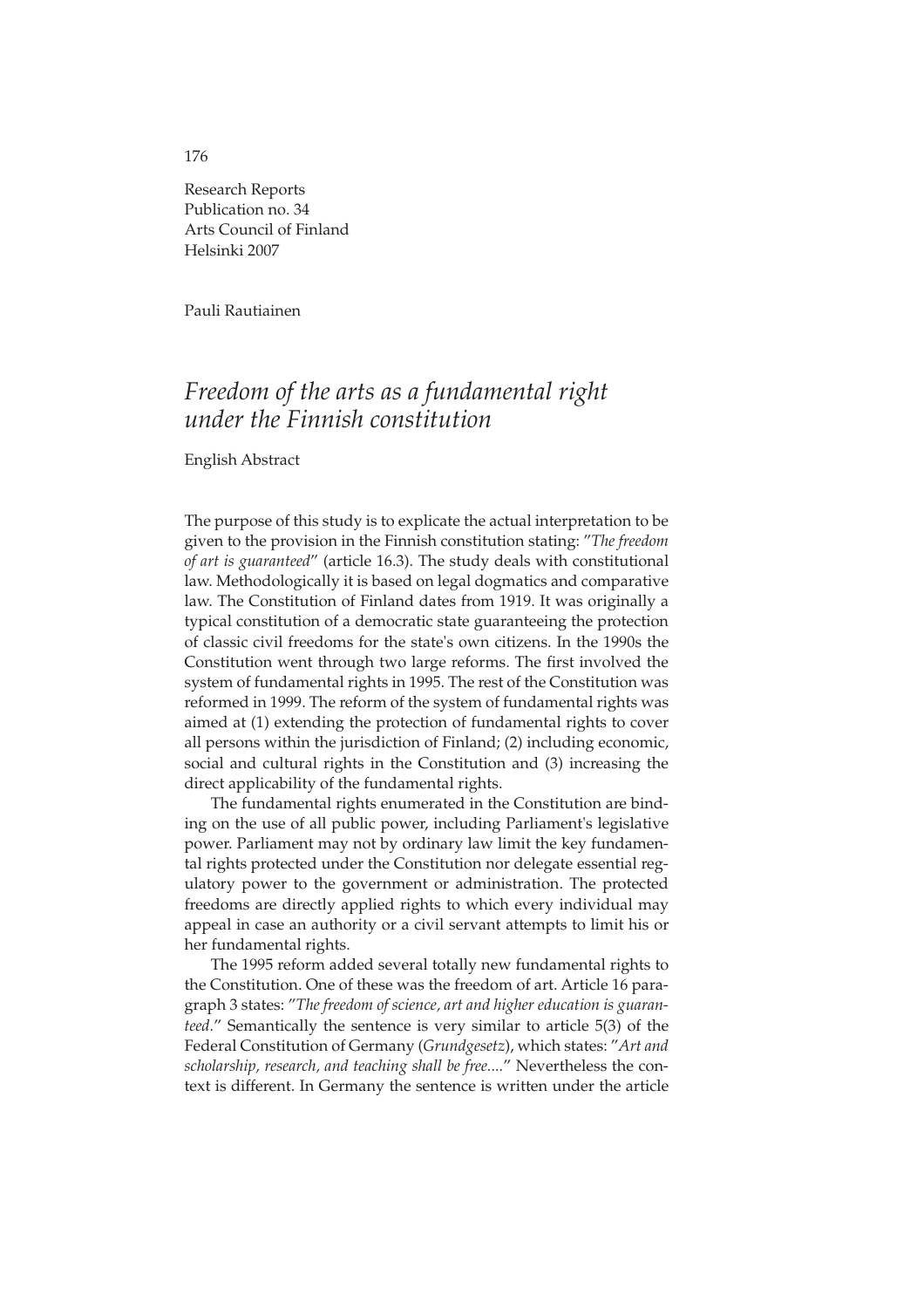(art. 5) which deals with the freedom of expression. In Finland the articles dealing with the freedom of expression (art. 12) and the freedom of art (art. 16.3) are written separately. The freedom of art is written under the article (art. 16) which deals with the right to education and culture. The context indicates that in Germany the freedom of art originates from a negative freedom (freedom as a prevention of state actions) and that in Finland the freedom of art originates from a positive freedom (freedom as an ability to do a certain thing). In the German doctrine art is primarily a tool for communication. In the Finnish doctrine art is primarily a tool to increase the welfare of the citizens. In Finland the justification of the freedom of art derives from the chain of ideas in which free art creates welfare (connected to education and culture), welfare creates a platform for discussions within the civil society and those discussions prepare the way for further development of the democratic constitutional state.

The freedom of art as a fundamental right is connected with several international human rights -- especially article 10 of the European Convention on Human Rights (ECHR), article 19 of the International Covenant on Civil and Political Rights (ICCPR) and article 15 of the International Covenant on Economic, Social and Cultural Rights (ICE-SCR). It is also closely linked to the other fundamental rights. It often overlaps with the freedom of expression (art. 12) and the right to develop oneself without being prevented by economic hardship (art. 16.2.). In the overlapping areas it is useless and artificial to identify the exact articles that rights and obligations derive from, because particularly the rights connected to the concept of positive freedom derive from the co-operative action of those articles.

This study has distinguished three key elements in the freedom of art as a fundamental right. Firstly, freedom of art prevents the state from interfering in artistic processes (production, distribution and reception of art). Secondly, it obligates the state to protect freedom of art against interference by a third party. Thirdly, it obligates the state on a general level to secure – with respect to the autonomy of the art world – the availability of adequate material resources for the production, distribution and reception of art.

The freedom of art prohibits all kinds of prior censorship and other types of governmental manipulation, although limited film censorship (only for child welfare) is allowed by special constitutional restrictive provision connected with the freedom of expression (art. 12). The freedom of art limits legislators' power to enact criminal legislation which regulates the form, shape or content of artistic expression (i.e. criminal legislation concerning different aspects of decency - - for example, obscene or blasphemous publications). As a constitutional obligation for positive state actions, freedom of art obligates the state to have and develop different forms of direct and indirect support to art and artists, although it does not establish a subjective right